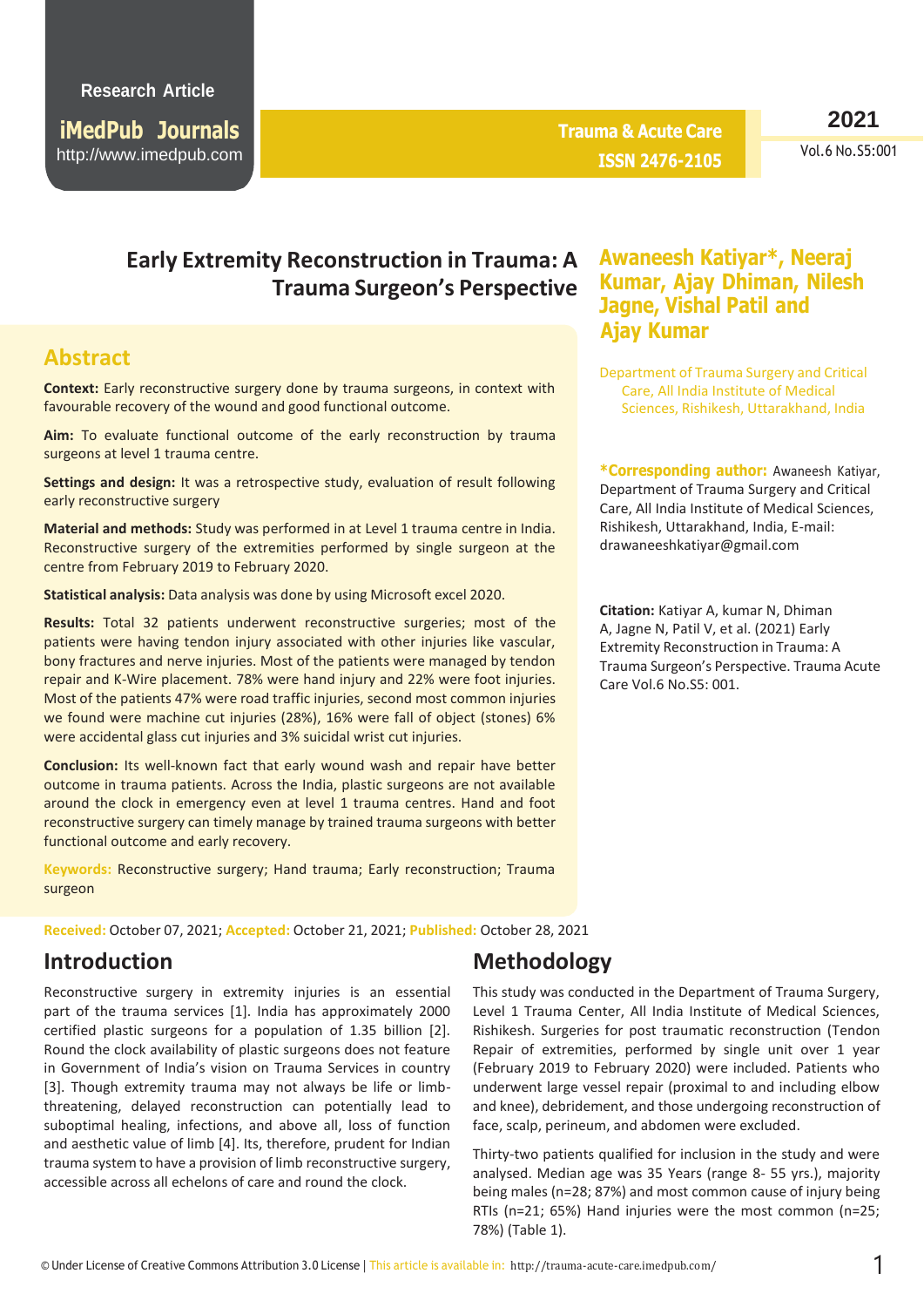**2021**

Vol.6 No.S5:001

**Table 1:** Reconstruction in Trauma.

| <b>Parameters</b>        | N               | % (Percentage) |
|--------------------------|-----------------|----------------|
| Male                     | 28              | 87.5           |
| Female                   | 4               | 12.5           |
| <b>Repair</b>            |                 |                |
| <b>Tendon</b>            | $\overline{21}$ | 65.6           |
| <b>Nerve</b>             | 11              | 34.3           |
| <b>Vessels</b>           | $\overline{5}$  | 15.6           |
| <b>Bone</b>              | 10              | 31.2           |
| <b>Level of Injury</b>   |                 |                |
| Phalanx                  | 16              | 50             |
| Palm                     | $\overline{1}$  | 3.12           |
| <b>Wrist and forearm</b> | $\overline{5}$  | 15.6           |
| <b>Foot and toes</b>     | $\overline{2}$  | 6.2            |
| <b>Intervention</b>      |                 |                |
| <b>STSG</b>              | $\overline{7}$  | 18.7           |
| <b>FTSG</b>              | $\overline{2}$  | 6.2            |
| K-wire                   | 15              | 47.8           |
| <b>Nailing</b>           | $\overline{2}$  | 6.2            |
| Plating                  | $\overline{1}$  | 3.1            |
| <b>Male</b>              | <b>Male</b>     | <b>Male</b>    |
| <b>Types</b>             |                 |                |
| Spaghetti wrist repair   | $\overline{3}$  | 9.3            |
| Replantation             | $\overline{1}$  | 3.1            |
| Reattachments            | $\overline{3}$  | 9.3            |
|                          |                 |                |

#### **Functional outcome**

Reimplantation done at MCP joint level in a case of multi-digit amputation failed due to venous failure. All reattachments (3 at MCP level, 2 PIP level) survived and continue to be in follow up for rehabilitation **(Figures 2)**. One patient who underwent tendoachilles repair got readmitted after 7 days with wound (skin) dehiscence; patient had comorbid factors (diabetes, scleroderma) contributing to poor wound healing. Bony union in a case of ulnar fracture managed with TENS nail (1) was suboptimal (gap) and continues in follow up; fracture healing in patient of machine injury with spaghetti wrist and ulnar fracture managed with plating (1) was optimum **(Figure 3)**. K-wiring was done in 5 digits with satisfactory bony union **(Figure 1)**. Four patients of nerve repair (57.1%) were lost to follow up. One patient with median and ulnar nerve repair in spaghetti wrist gained near complete function in both at 1 year of follow up **(Figure 4)**. Another patient had complete recovery of median and partial recovery of ulnar nerve at 8 months follow up.



**Figure 2** (A) Near total amputation of thumb (B) immediate post-op (C) after 28days follow-up.



**Figure 1** (A) crush injury right foot, (B) immediate post-op with K-wiring, (C) after 2month of follow-up.



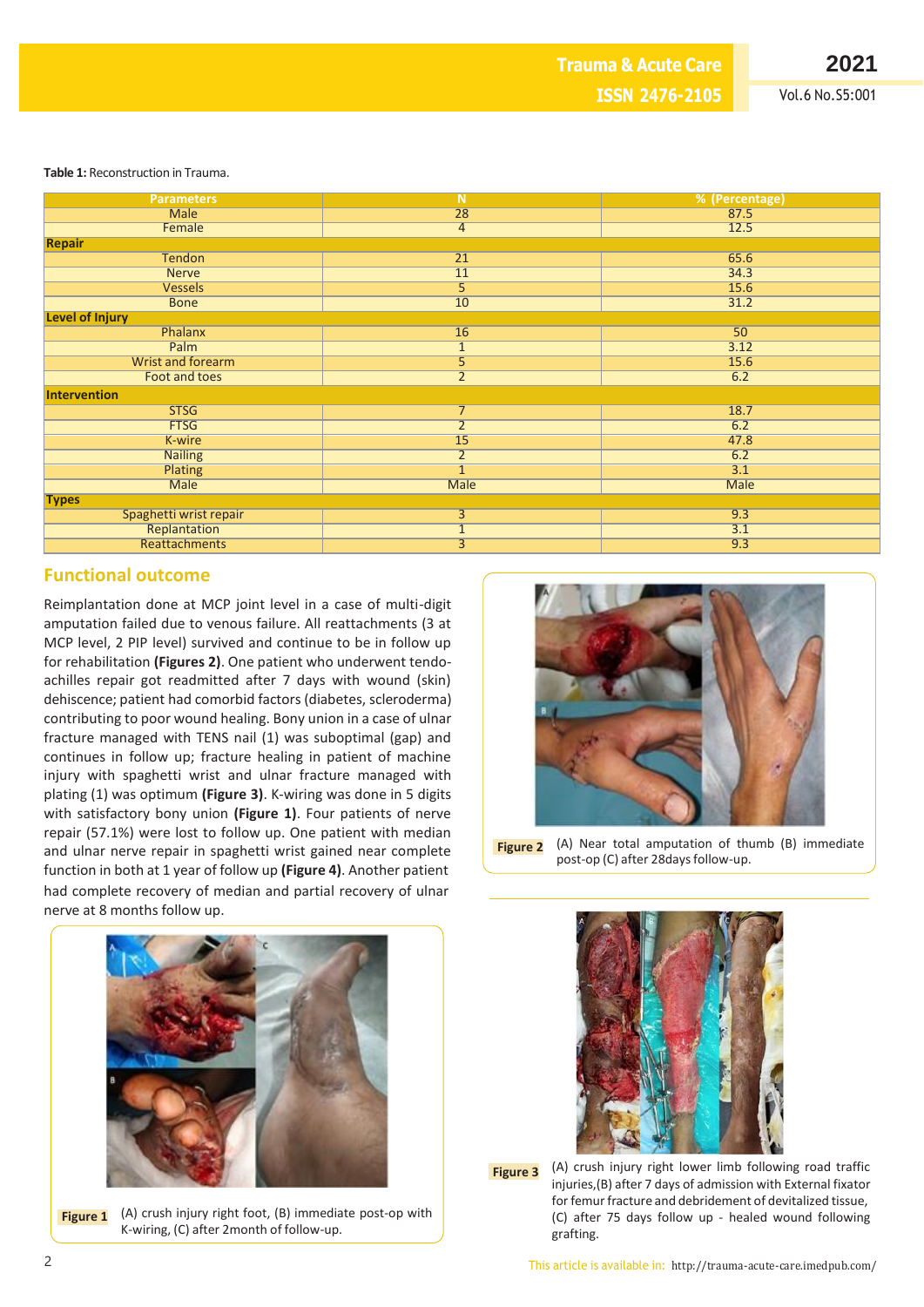**ISSN 2476-2105**

**Trauma & Acute Care**



**Figure 4** (A) at presentation - crush injury, right upper limb (B) after 30 days follow-up.

# **Results and Discussion**

Around the world, more than one billion people live with injuryrelated disabilities (extremity disability more relevant), more in developing countries and related to road accidents [5]. In India, trauma surgery and critical care is a new growing superspeciality, dedicated for trauma patient, though long due [6]. Trauma emergency room is core workplace for trauma surgeons and provides all immediate care to trauma victims. In India, Trauma Surgery and Critical Care is a super speciality branch, means trauma residents already underwent their General Surgery rotatory posting to other super specialities like Neurosurgery, Plastic Surgery, Urology, Gastroenterological surgeries etc. over three years of period. As so far concerning reconstruction, they are adequately exposed to making decisions and performing general reconstructive procedures. In Emergency, most of the general reconstructive procedures are performed by Senior Residents, either by trauma surgery residents or by plastic surgery residents. In India, M.Ch. Burn and plastic surgery also recruits resident from Master in Otorhinolaryngology (ENT) [7]. Master of Surgery (MS) in ENT provides no exposure for limb reconstruction; they need to begin general reconstructive procedures in M.Ch. Residency [8] that's further increase learning curve for limb reconstruction surgery for plastic surgery Residents.

The curriculum of M.Ch. Trauma Surgery and Critical Care concerns it is based on a holistic approach to trauma [9]. Chest, abdomen and vascular trauma exclusively managed by trauma surgeons, other than this, general reconstructive procedures (tendon repair, nerve repair, split skin grafting), damage control orthopaedics ( compartment syndrome, application of slab, wound debridement, external fixator, k-wire fixation), neurotrauma (emergency management burr hole, evacuation of EDH and decompressive craniectomy) maxillofacial trauma (intermaxillary fixation, interdental wiring) [10]. All trauma surgery, M.Ch. Residents get trained in the parent super specialty department for learning necessary damage control surgeries and decision making for emergency.

Most of the (62%) reconstructive procedures required bony fixation along with tendon repair in our study.(vis-à-vis above)

Knowledge of orthopaedic intervention and reconstructive procedures among trauma surgeons allow them to do immediate trauma reconstruction in trauma victims with a favourable outcome. Since trauma residents are involved in the care of trauma patients, so they better understand for timing and duration of reconstruction procedure in critically ill patients that usually part of damage control surgery. According to Hopkins et al., 15 cases of tendon repair, 19 cases of an external fixator, 23 cases of operative fixation for ankle trauma are required to perform the independent procedure [11]. The learning curve for soft tissue reconstructions like tendon repair, K-wiring for phalangeal injuries for incomplete amputations is average between 20-25 cases to perform independent and related simple complications [11].

As in our study out of 32 cases, only one patient develops wound dehiscence, which was having associated co-morbidities, one patient has prolonged hospital stay for his large wound over the lower limb. Even in a developed country, emergency reconstructive procedures performed by emergency surgeons usually trained general surgeons [12].

Early general reconstructive procedures can be performed in local anaesthesia or regional blocks, occasionally requires general anaesthesia [13]. An early procedure not only associated with good surgical outcomes but also evacuates emergency room early, provides confidence and trust on doctors and hospital with the feeling of early and better treatment, also reduces the length of hospital stay.

There is a significant role of trauma surgeon at a Level 1 trauma centre in India. The trauma surgeon's interventions are life and Limb saving, many at times morbidity of post-traumatic sequelae are either prevented or treated. Other specialty also important for definitive management like Neurosurgeon, Orthopedicians, plastic surgeons play an integral role in a Level 1 trauma centre. The policymakers should take note to augment the number of trauma surgeons with other specialties, as the workload is heavy and is steadily on an increasing trend.

The need of trauma surgeon at a Level 1 trauma centre is undeniable. The holistic role of trauma surgeon in the multidisciplinary trauma management has been important for smooth functioning , Such studies help in training of residents of trauma surgery and other specialties for better understanding the concept of interdisciplinary management and delivery of quality healthcare to victims of trauma. In the context of upcoming expansion of Level 1 trauma centres and other designated trauma care facilities across the country, a study with this background may be useful for policymaking, planning and financing, the establishment of minimum standards for the performance of a trauma care system. The Level 1 trauma centre provide services for complex multisystem injuries including referral cases. Within the geographic area under its jurisdiction, the trauma centre is obliged to manage all the minor cases too. This additionally helps in trauma resident training to impart skills in managing all types of injuries.

Although all of the mentioned patients do not require a Level 1